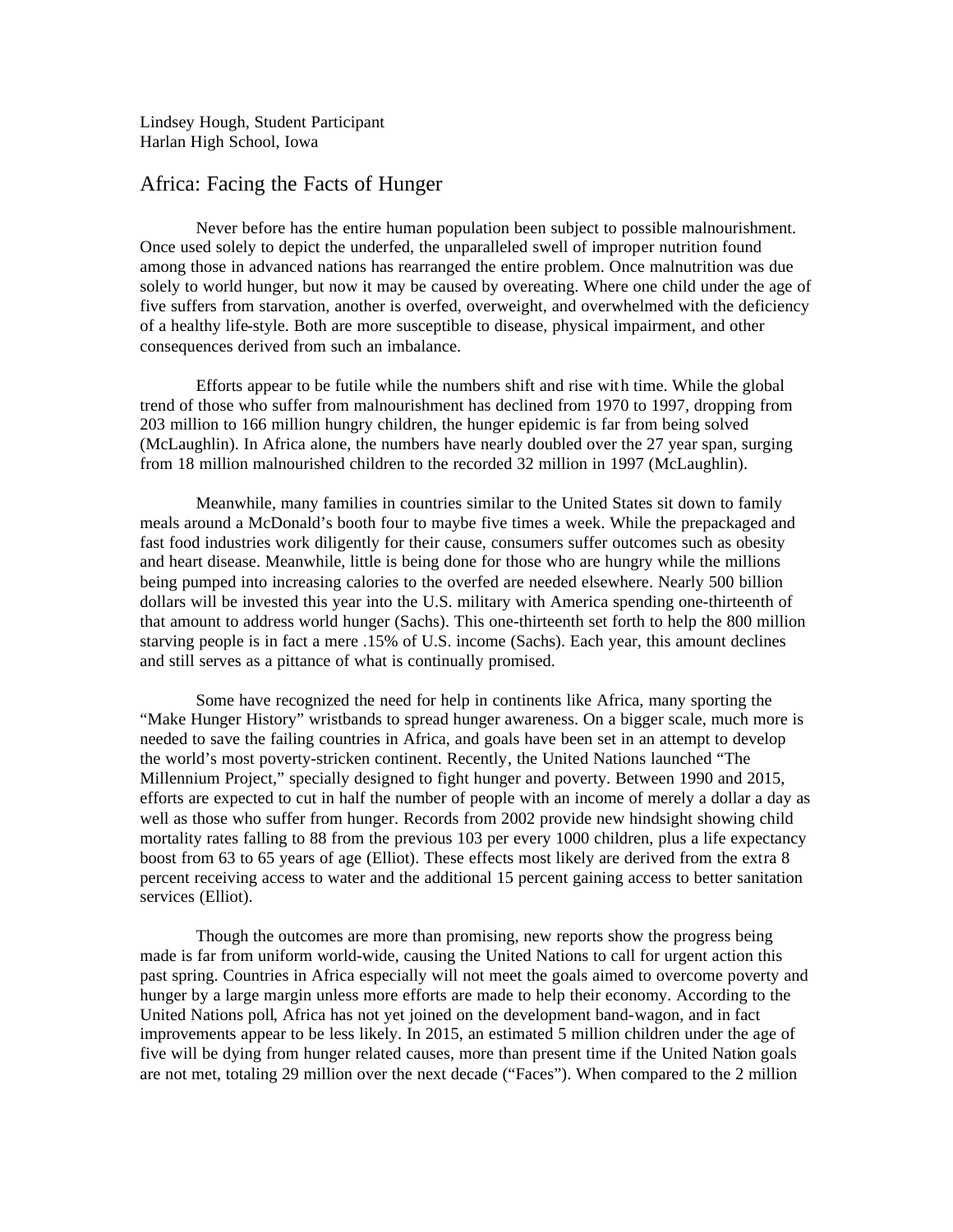if goals are reached, it is obvious efforts must double soon. Every minute, nine children under the age of five surrender their lives to hunger ("Faces").

With the overwhelming facts, it is seemingly impossible to reverse the damage that has been done and many view the problems answerless. With combined efforts, much can be done though, beginning at the root of the problem. Those countries suffering most from hunger are linked in one major way: poverty. Nearly half of the African population survives on less than 65 cents a day (McLaughlin). A bulk of eight million people die each year for the very fact that they are simply too poor to remain living (Sachs). Since recorded history began, advancements are made once the basic necessities have been met. While the majority of the world surges forth, African society is left in the economical dust, forced to put all efforts into merely surviving. From here, a cycle begins. Those who grow poorer grow hungrier, those who grow hungrier fall sicker, those who fall sicker are unable to work and from this point, staying alive is the only priority. When the mass of people become entrapped, the society as a whole collapses and can no longer compete with global trade and investment, making it nearly impossible to lift a country back on her feet.

Not only is poverty a key cause for the hunger crisis infecting Africa, the outrageous population growth within the past decade has made the job of feeding the masses a difficult one, stretching nearly to the point of no return with a fear that despite advanced agricultural techniques, the fertility of man will far surpass the development of the land. Perhaps another great physical difficulty is the very fact that the inadequate food output does not meet the present population and unless agricultural advances are made, Africa will continually fail to advance elsewhere, which will inevitably cripple the nation and her people and ultimately the world. Many factors other than poverty effect hunger and a large majority of these contribute to the stale agricultural situation. In many countries, misuse of the land alone threatens permanent resource loss. Important examples of misuse include "overgrazing, destruction of vegetation by fire, over cropping, and improper rotational practices" (Moore). All these result in poorer soil, erosion, and worst of all, reduction of available water, a known key factor contributing to the sickness and disease of the African people (Moore). Nearly 29.4 million Africans suffer from the H.I.V./AIDS epidemic alone, a number which provides for almost three fourths of the worlds infected caseload (Bearak). Not only are the people affected, much of the plant and animal life is plagued by disease as well.

The problems appear innumerable: when one issue is discussed and is answered with a worldly plan for improvement, another surfaces and may, in fact, contradict all efforts of those trying to help. From deep with in the heart of Africa, the people are beginning to talk, claiming that poverty can be beaten by feeding the masses, sickness can be overcome by appointing better medical care, cleaner water, and sturdier homes, yet the problem not only lies in the characteristics of poverty, but also in the corruption of the country. According to coffee farmer Peter Kanans, "'even if they give our governments aid money, ordinary Africans will not benefit…[it] will only make the corrupt people richer and Africans international beggars for decades to come'" (Wax). What the African people need is not only debt relief and aid to poverty related conditions, but more importantly, better court systems focused on ending corruption, improved banking, and most significant of all: secondary education. The people need more help in educating, not appointing leaders to attempt to revive the country, to but create a passion within her very citizens, which will in turn create the necessary risk-takers and leaders who will rise above and change their country. Africa needs a "fore-fathers and fore-mothers" of her own, with a passion and drive to create better lives for the neglected citizens and victims of ongoing corruption.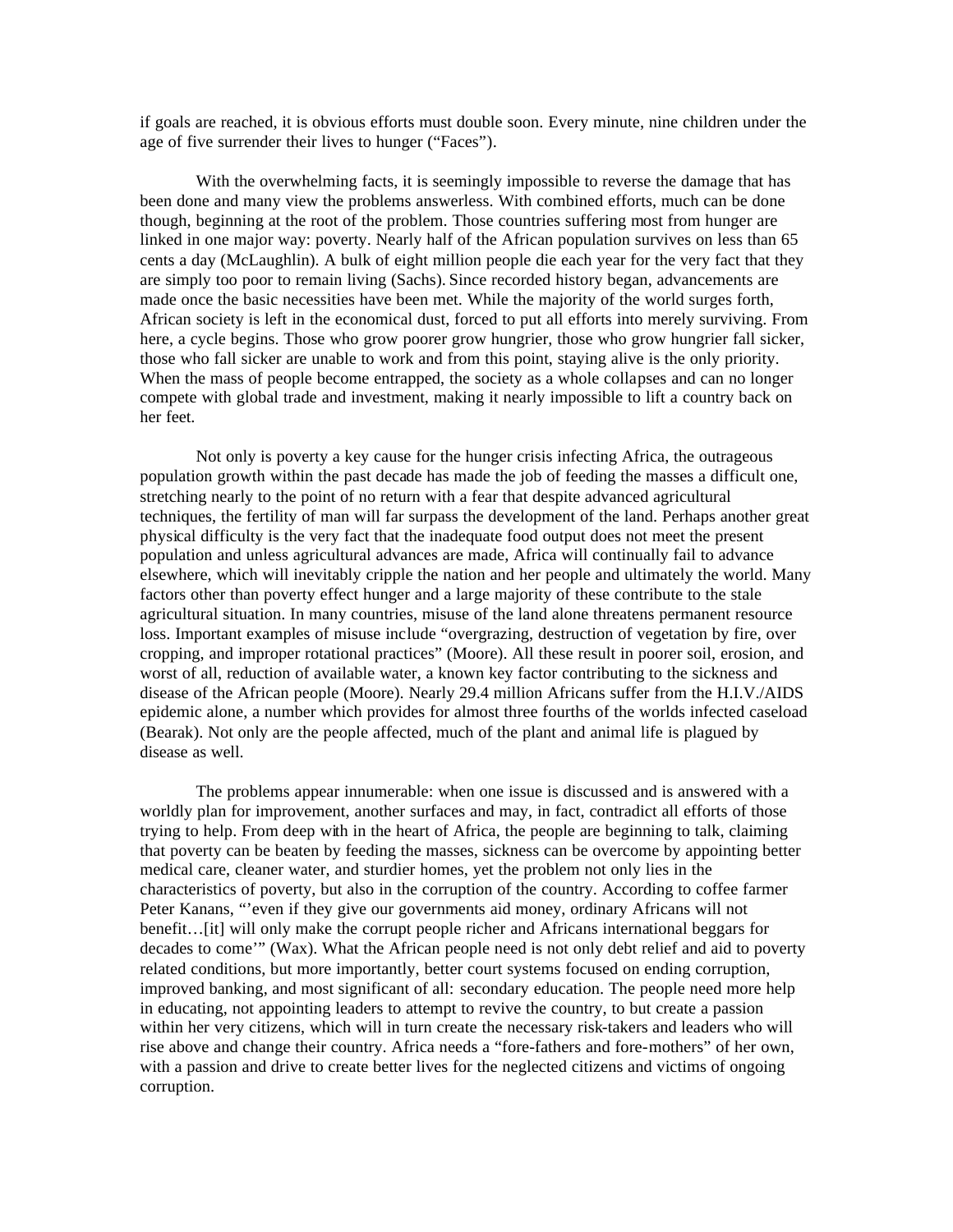In the great scheme, where does one begin though? Once again, a cycle begins: starving people cannot be taught, those who are uneducated cannot advance, the less advanced cannot compete in a world making daily advancements, and those who cannot compete simply fall behind even further. Yet, before the countries of Africa can begin standing on their own feet, others must continue to make the necessary first steps. Aid money and debt relief are beneficial appetizers, but the main course is yet to come.

Meanwhile, in advancing countries such as the U.S., many are focusing on main courses of their own. Globally, there are over 1 billion overweight adults with obesity creating an epidemic of its own, affecting nearly 300 million adults around the world ("Obesity"). Nearly 22 million children are overweight, a number that has more than doubled since the 1960's ("CDC"). While some parts of the world scrounge around for bugs to eat, another part is bombarded with calories and other high-in-fat foods, both situations creating long term malnourishment due to the lack of balance; where one over eats, another does not consume enough, the greatest of two extremes. Like the hungry, those who gorge themselves begin a "battle of the bulge," and those who grow sicker from overeating invest less energy to the usual daily activities; those who use less energy only grow sicker until a cycle of their own begins.

The continual growth of numbers of those overweight states a lot about nations such as the U.S. and "reflect profound changes in society and the behavioral patterns of communities over the recent decades" ("Obesity"). Despite hereditary influencing many cases, "energy balance is determined by calorie intake and physical activity"; therefore, worldwide nutrition transitions are a key belief to the drive of the obesity epidemic ("Obesity"). When compared to the nation's top competitor, those overweight in China account for only five percent of the country's population ("Obesity").

The presence of both paradoxical issues may, in fact, work hand in hand. Perhaps a balance could be reached in the \$39 billion dollars a year invested in obesity through Medicare and Medicaid to cover sicknesses and disease caused by the daunting health problems in nations like America ("CDC"). Despite the promises of companies such as Coca-Cola and Kraft to cut back on appealing to kids, or McDonald's efforts to promote salads, America has become a nation of junk food. To face the facts, the government's recent actions result in a major slap in the face for those who believe America is making healthier commitments. During recent hearings held on childhood obesity and food marketing, the Federal Trade Commission declared their intentions of doing absolutely nothing to stop the rise in junk food advertising to kids (Ruskin). Perhaps worldly powers are contributing a little less than expected.

Like the nations fending for themselves under the mediocre efforts of governments, African people have felt separated from efforts as well, some realizing the truth in the necessity of hard labor to save their families. Improving agriculture and food delivery systems are projects moving under way within African countries in attempts to fight hunger and poverty. Due to the fact that most of those struck by poverty live in rural areas, improved means of transportation for food are a dire necessity, along with food input as well as output. Nearly 70% of employment is accounted for through agriculture; not only would improvements save those suffering from hunger, but it would also increase income for many families, allowing many families to educate their children ("Africa"). Education is believed to be a key factor in saving nations. Not only do educated women give birth to less children, making the task of providing for their families less of a hassle, but also a mere 4 years of schooling increase agricultural productivity by 9 percent ("Africa"). According to a small African farmer's opinion, when women especially "'obtain… levels of education, experience, and farm inputs…they produce significantly higher yields'" (Nduru). Recent research shows that a simple 1% increase in crop production may in fact help 6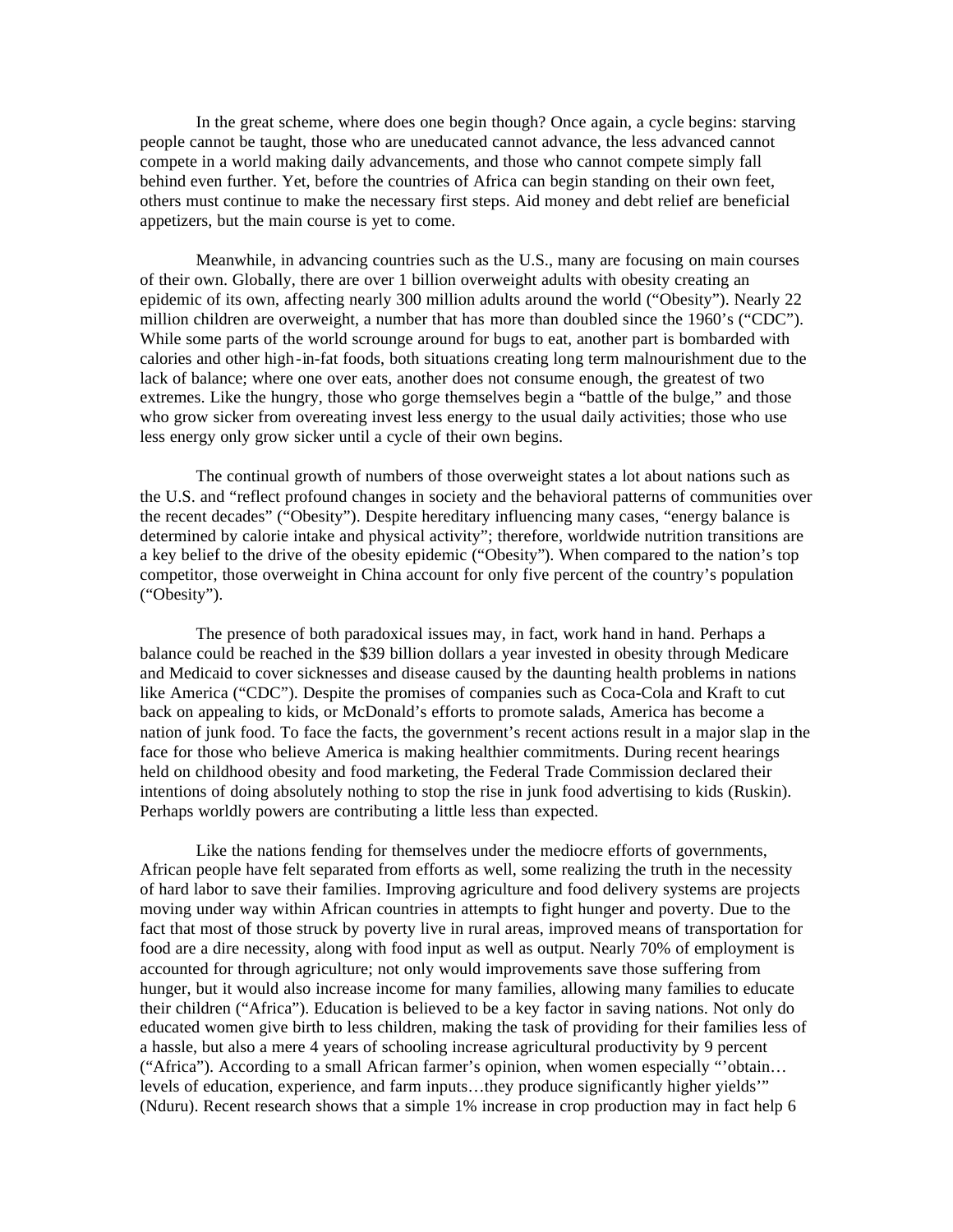million people in Africa increase their incomes above \$1 dollar a day (Nduru). Boosts in education allow farmers to adopt new agricultural techniques, forming a basis of information to learn and grow upon. Not only are women taking stand, labor unions and other associations are beginning attempts as well to revitalize their countries. Support is needed from the world powers to instill reliable governments, therefore stabilizing a flourishing economy.

The number of deaths are proving significant decline, yet Africa stands alone in her slow increase, and the worldly problem of hunger alone still stands as a basic issue all must face. Not only should the issue of food distribution be addressed, but coinciding problems such as wealth and poverty are being fought both internally and externally as well. Poverty and hunger cannot stand the test of time. Perhaps these very obstacles have an upside, for though issues appear to be multiplying, opportunities for overcoming these obstacles are growing with each given day. Projects to educate, relieve, and encourage the African people are key in the countries' developments. Meanwhile, on the other end of hunger, much can be done to decrease the bulk numbers in primarily overweight countries. Promoting healthy behaviors is a fine start, and some businesses in America have even began taking the next steps to encourage active lifestyles by installing programs within their companies to encourage workers to reach certain weight goals. Some businesses have even eliminated the use of elevators and escalators or are providing parking areas off work sites to encourage extra walking. In both cases on their grand scale, the drive to better a nation must come from within. Diligence and individual effort, along with worldly encouragement to meet the basic needs, can make the greatest difference in solving the paradoxical issue of those who are over and underfed.

## Works Consulted

- "Africa: Hunger to Harvest." Bread for the World. 2005. http://www.bread.org/cgi-local/hiprint.pl#
- Bearak, Barry. "Why People Still Starve.". 13 July. 2003. <http://www.globalpolicy.org/socecon/hunger/2003/0713why.htm>
- "CDC: Medical Cost of Obesity \$75 Billion." The Associated Press. 21 Jan. 2004. <http://www.cnn.com/2004/HEALTH/conditions/01/21/obesity.spending.ap/inde x.html>
- Elliott, Larry. "Africa Still on the Road to Disaster." 8 June. 2005. <http://www.guardian.co.uk/hearafrica05/story/0,15756,1501648,00.html >
- McLaughlin, Abraham. "Hunger Is Spreading in Africa." 1 Aug. 2005 <http://www.globalpolicy.org/socecon.hunger/general/2005/0801hungerspreading htm>
- Moore, Clark D., ed. Africa Yesterday and Today. New York: Praeger, 1968.
- Nduru, Moyiga. "Ending Hunger in Africa." 26, Mar. 2005. <http://www.ipsnews.net/africa/print.asp?idnews=17071>